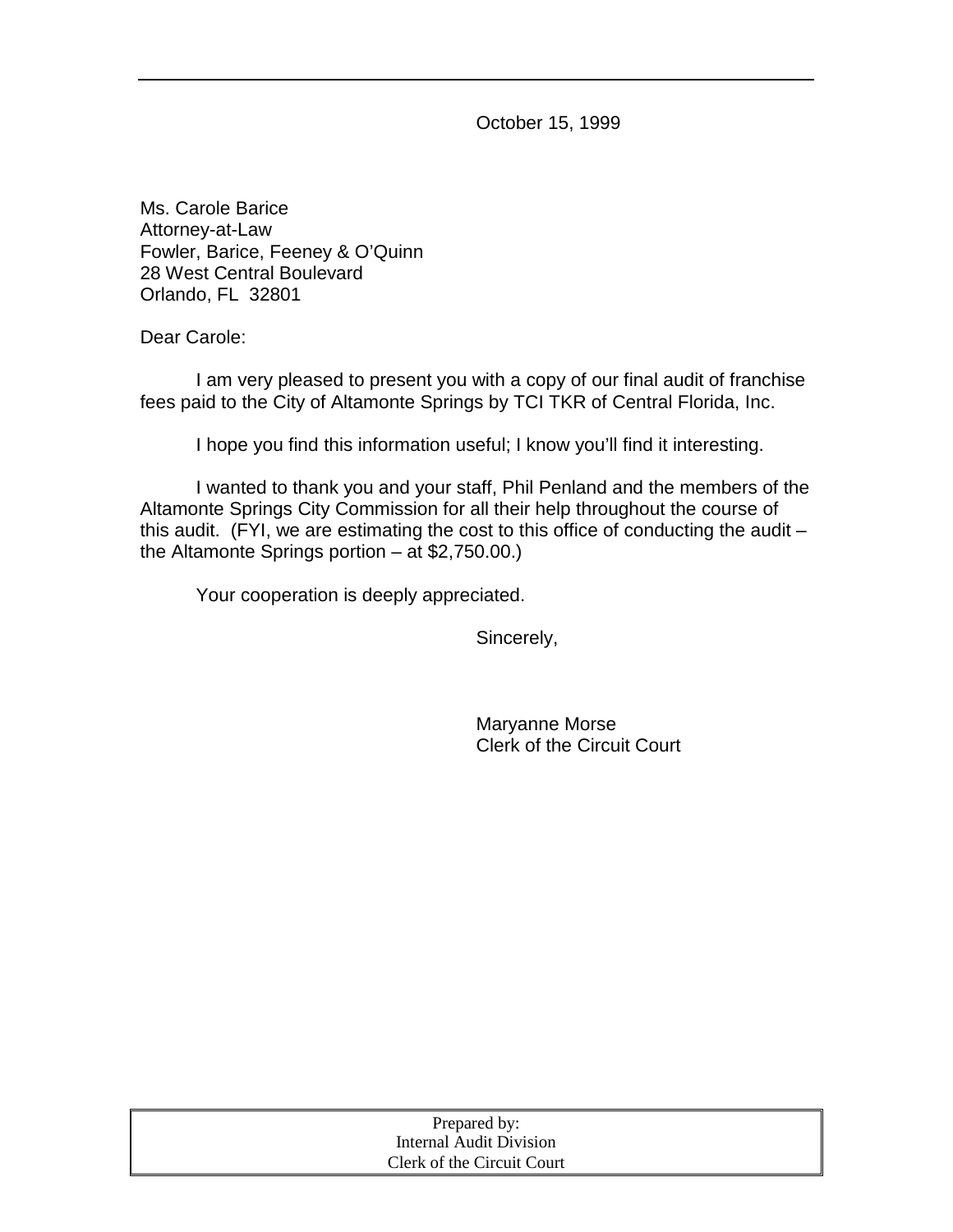## **CITY OF ALTAMONTE SPRINGS**

#### **TCI TKR OF CENTRAL FLORIDA, INC. FRANCHISE FEE AUDIT**

The Internal Audit Division of the Office of the Clerk of the Circuit Court has completed an audit of franchise fees paid to the City by TCI TKR OF CENTRAL FLORIDA, INC. (hereafter TCI). Mr. Phillip D. Penland, the city manager, requested this audit.

#### **PURPOSE**

The purpose of the audit was to determine if the amount of franchise fees remitted by TCI to the City was accurate, complete, and in compliance with the requirements of City of Altamonte Springs Ordinance No. 1268-97 and other applicable city laws. In addition, the audit was performed to determine if the administrative controls are adequate and operating as intended in compliance with applicable laws, regulations, and other City of Altamonte Springs policies and procedures.

#### **BACKGROUND**

On November 12, 1986, the Altamonte Springs City Commission (hereafter ASCC) enacted Ordinance No. 881-86 under the home rule power of the City. The ordinance has been updated since 1986 and the ordinance now in effect is Ordinance No. 1268-97. The purpose of having the ordinance is to provide the regulations, conditions, and provisions for the installation, operation, and maintenance of Cable Television Systems (CATV) within the City of Altamonte Springs, Florida.

For the right to use the City streets, easements, and right-of-ways, TCI is required to pay the City five percent (5%) of its gross annual revenue. Ordinance No. 1268-97 defines "gross annual revenue as **all revenue from all sources**, including cash, credits, property of any kind or nature or other consideration, which is derived directly or indirectly by a Grantee, its affiliates, subsidiaries, parent corporation, and any other person or entity in which the Grantee has a financial interest or which has a financial interest in the Grantee arising from in connection with or is attributable to operation of a cable television system to provide cable service within the City……………from the operation of the system."

TCI is also required to submit "a certified financial statement setting forth the computation of gross revenues used to calculate the franchise fee for the preceeding quarter and a detailed explanation of the method of calculation for such period. This statement shall be certified by the financial officer, shall state on a monthly basis TCI's gross revenue derived from the operation of its cable

| Prepared by:               |  |
|----------------------------|--|
| Internal Audit Division    |  |
| Clerk of the Circuit Court |  |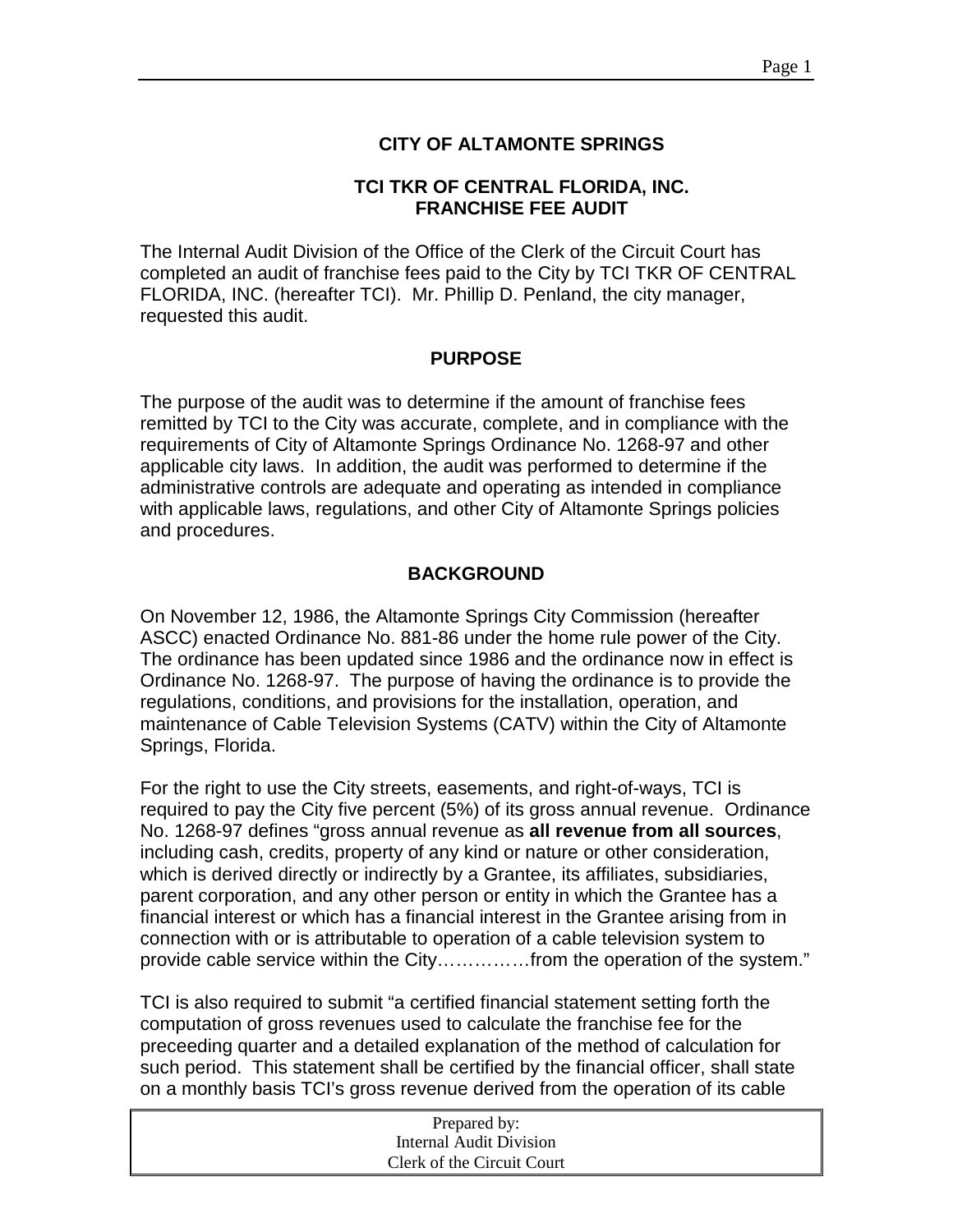system during the applicable three month period and the calculations determining the franchise fee for such period, and shall be submitted along with such information as the city may reasonably request."

The results of the audit are included in the report that follows.

## **SCOPE**

The scope of this audit included a review of records from January 1996 to June 1999. During that time, the City received franchise fees of \$2,202,435.04.

The audit included:

- Review of the procedures being used to ensure compliance with the ASCC Ordinance No. 1268-97 and other applicable city laws and compliance with established policies and procedures, Florida State Statutes, and other applicable government regulations;
- Review of internal controls to ensure that franchise fees are accurately billed to customers at the correct amount and rate, and in a timely manner;
- Review of TCI remittances for accuracy and timeliness;
- Review of the payments reported via the company's billing system reports;
- Review of records being maintained by the City;
- Review of the ASCC ordinances for conditions and provisions for payment of the franchise fee;
- Interviews of key personnel; and,
- Other such review procedures considered necessary in the circumstances.

Fieldwork began July 27, 1999, and was completed on August 13, 1999. The audit was performed by Bill Carroll and Pat Tindel.

# **OVERALL EVALUATION**

TCI did not remit the full value of the franchise fees due the City. On average, TCI remittances were understated by 3.3% to 3.7% for the period tested from January 1996 to June 1999. Consequently, for the period September 1985 through June 1999, we estimate that the company under paid by approximately \$71,300.87. The total amount owed by TCI, including penalties and interest, is \$273,729.33.

 For a detailed discussion of the factors contributing to fees owed refer to Finding No. 1 on page 4 of this report.

| Prepared by:               |  |
|----------------------------|--|
| Internal Audit Division    |  |
| Clerk of the Circuit Court |  |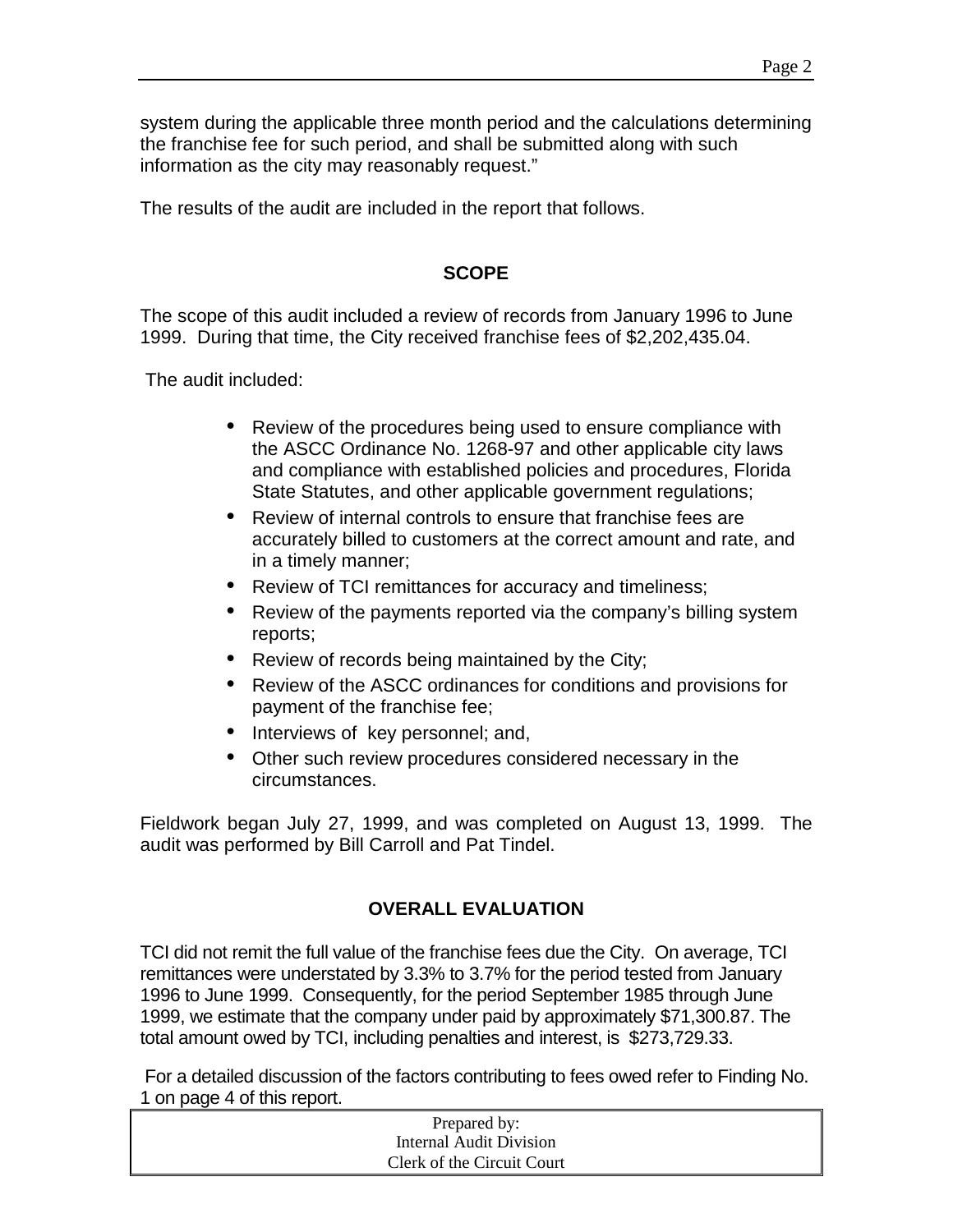#### **FINDING NO. 1**

# **FINDING TCI did not submit all of the franchise fees due the City.**

As payment to the City for the rights to use the City streets, easements and right-ofways, TCI is required to submit franchise fees (five percent of gross annual revenues) to the City each quarter based on its Gross Revenues in the City of Altamonte Springs.

Ordinance No. 1268-97 defines "gross annual revenue as **all revenue from all sources**, including cash, credits, property of any kind or nature or other consideration, which is derived directly or indirectly by a Grantee, its affiliates, subsidiaries, parent corporation, and any other person or entity in which the Grantee has a financial interest or which has a financial interest in the Grantee arising from in connection with or is attributable to operation of a cable television system to provide cable service within the City……………from the operation of the system." Thus**, all revenue, regardless of the source** is subject to the franchise fee provision of the ordinance.

Two conditions contributed to the under remittance of franchise fees.

• TCI totals the payments collected from its subscribers for the month, deducts for taxes (i.e. Sales Taxes), and multiplies the balance by five percent (5%) to arrive at the franchise fees due the City. Although, TCI collects seven percent (7%) from its subscribers for sales tax, it deducts nine percent (9%) from the base to apply the five percent (5%) franchise fee. Consequently, TCI is applying the five percent (5%) to a smaller base. Thus, the City is not receiving its fair share of the money received from the subscribers.

 For the period January 1996 to December 1998, TCI collected \$13,022,532.61 from its subscribers. Subtracting nine percent (9%) results in a base of \$11,947,277.62 with a franchise fee of \$597,363.88. By subtracting seven percent (7%) results in a base of \$12,170,591.22 or a franchise fee of \$608,529.55. The net effect is that the franchise fee is understated by \$11,165.67.

• TCI did not include all sources of revenue in the franchise fee base. For 1996,1997, and 1998, there is \$258,021.20 in

| Prepared by:               |  |
|----------------------------|--|
| Internal Audit Division    |  |
| Clerk of the Circuit Court |  |